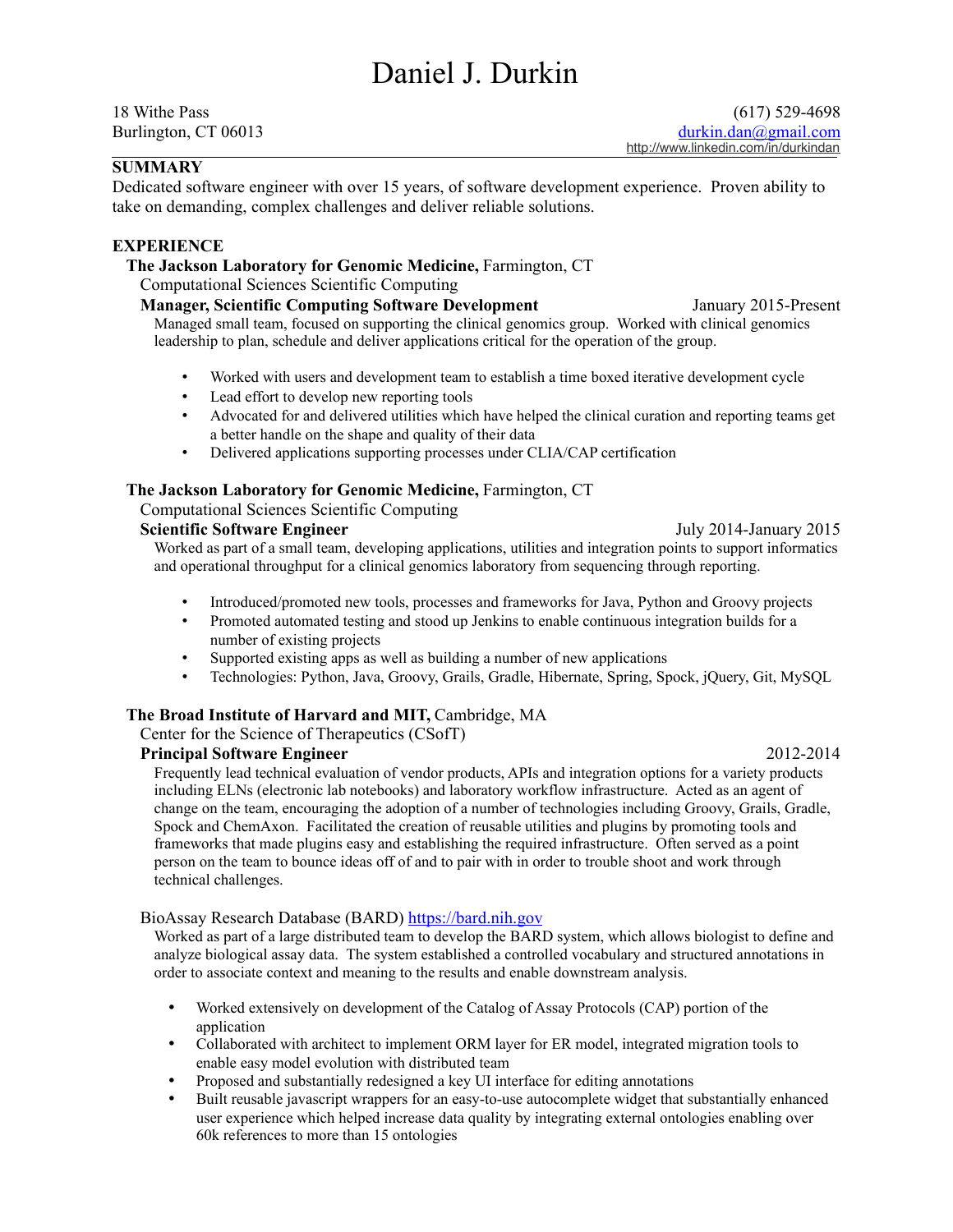- Designed and implemented guidance system to apply business rules around annotations and encourage users to supply expected annotations
- Encouraged data driven testing utilizing the Spock framework
- Developed a number of performance testing and Monitoring utilities
- Technologies: Groovy, Grails, Gradle, Hibernate, Spring, Spock, jQuery, Git

#### Project Catalog/Project Based Security 2011-2012

Paired with senior business analyst to establish requirements, scope and design for a project catalog system for CSofT. The application enabled managers and leads to track project funding sources, team membership and control access to chemical samples as well as sample data in all relevant tools supported by the platform including custom as well as vendor tools through use of Oracle Virtual Private Database.

- Strongly influenced and contributed to the creation of an iterative project plan that staged testing and releases of working integrated applications to ensure that critical platform workflows including the core high-throughput screening (HTS) workflows continued to function uninterrupted throughout project
- Designed overall strategy for integrating and enforcing security for several internal systems including compound registration, compound ordering, and compound search as well as a number of vendor tools including CambridgeSoft ELN, TIBCO Spotfire, GeneData and Seurat
- Selected technology stack, initiated project code base, and created initial core infrastructure including the ER model, continuous integration builds, as well as comprehensive testing suites
- Working collaboratively with key stake holders utilized a domain driven design approach to help create the ER model and UI
- Technologies: Groovy, Grails, Gradle, Hibernate, Spring, Spock, jQuery

#### **Senior Software Engineer** 2007-2011

Worked within a group that built a Laboratory Informatics System (LIMS) to support automated high throughput screening, compound management, medicinal chemistry and Diversity Oriented Synthesis (DOS) teams. Served as technical lead for design and development on a variety of core systems including:

Compound Registration System

- Originally built with the Daylight Chemical cartridge, later migrated to the ChemAxon cartridge
- Integrated registration process with CambridgeSoft ELN, so chemists could register 1 or more products from the ELN
- System routinely handles batch registrations ranging from a single sample to batches of 350k samples

DOS Solid Phase Synthesis Infrastructure

- System supported Library definition via ELN Solid Support Planner, pathway definition, reaction definition, structure enumeration, transtem encoding, cleavage and formatting, integration with analytical and compound registration
- Built browser based ajax tools to support the encoding, sorting and arraying of lanterns and RFIDtranstems, by integrating with the RFID reader, a serial port IO device (this replaced an external vendor tool and relieved a number of bottlenecks for the users in the lab)
- System has been utilized to build individual libraries from several hundred samples to around 20k at a time. In total, over 100k compounds have been synthesized via these tools with sufficient purity and yield for inclusion in the screening deck

Plate-based high throughput analytical annotation

- Added tooling to easily create plate based analytical workflow
- Integrated with Waters SDMS software to extract graph and purity information from analytical runs.
- DOS Chemistry team reviewed and annotated every sample each library verifying structure and purity<br>• Tool supported workflow support to allow for re-runs under varied conditions
- Tool supported workflow support to allow for re-runs under varied conditions

Technologies: systems above were built on Java based stack including Hibernate, Spring and Stripes with the majority of Ajax functionality utilizing jQuery.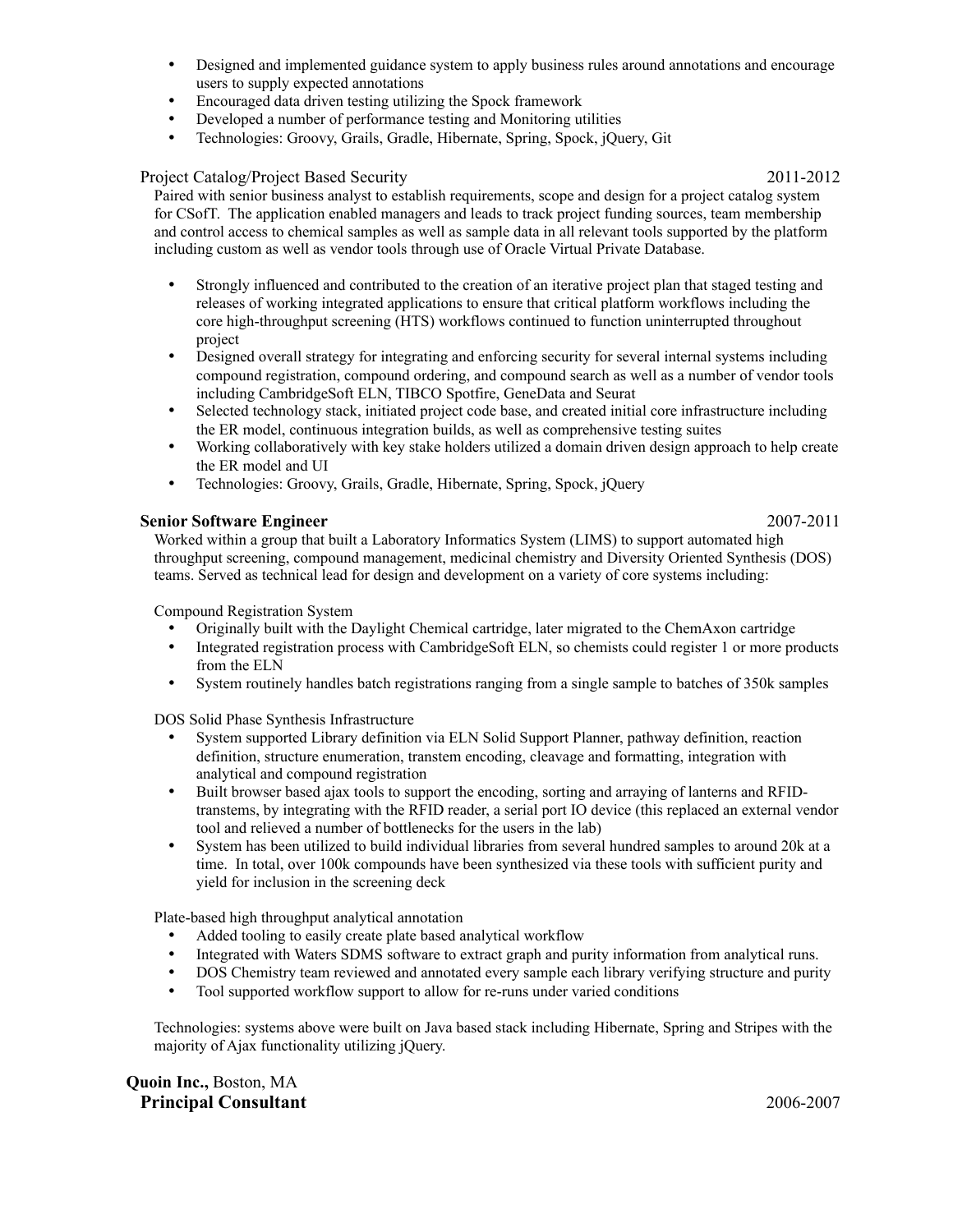Worked with clients on all phases of projects from requirements gathering and project planning to development and deployment. Worked with a small team utilizing agile techniques to implement a full-featured internal Content Management System for The Health Central Network.

- Utilized Apache Cocoon for basis of CMS and publishing framework.
- Implemented various client side widgets with Dojo JavaScript framework to a deliver very responsive, Ajax-style user experience
- Extensive use of Spring, Hibernate and JMS for asynchronous jobs
- Developed a very dynamic system with a numerous in-coming and out-going feeds

# **Sierra Vista Group,** Boston, MA

# **Consultant** 2006

Implemented large J2EE message-centric application constructed to be deployed to several application servers and targeted at Oracle and DB2.

- Managed small off shore team, provided team with detailed instructions and performed code reviews.
- Designed and developed utility to simulate the anticipated data volume early in testing in order to facilitate performance benchmarking.
- Configured the application to make extensive use of XMLBeans as the XML binding framework and allow for easy adjustment to externally modified W3C schemas.
- Responsible for migrating application to be backed by DB2
- Extensive use of Spring and Hibernate

# **Scientific Learning Corp.,** Oakland, CA

#### **Senior Software Engineer** 2003 – 2005

Designed and implemented a distributed upload processing and reporting system to support the company's core Fast ForWord suite of educational training products. Assumed technical lead for reporting component, Progress Tracker, which was developed as a Cocoon web application. Remained a key team member while working remotely for the 3 years.

- Worked extensively with J2EE components such as Servlets, EJBs and JMS.
- Designed ER model for company's core training products database.
- Designed XML W3C schemas for each training exercise to validate and constrain data from client applications.
- Designed and implemented a framework for producing very detailed reports for each of the company's 50+ exercises.
- Designed and implemented an asynchronous report generation system where users could batch email PDF reports on a recurring basis.
- Designed and coded upload service utilizing JMS messaging to distribute the processing load

# **Software Engineer** 2001 – 2002

Maintained and extended a servlet based reporting tool for company's core training products. Extended code and data model to accommodate new products.

- Utilized JDBC to access data from Oracle database.
- Wrote XSL style sheets to transform XML to HTML and PDF reports.
- Configured servlet containers for production environment on linux and solaris.<br>• Coded sever side graphing routines for dynamically generated reports utilizing
- Coded sever side graphing routines for dynamically generated reports utilizing AWT and Swing

#### **QA Test Engineer** 2000

Automated data validation on Oracle database back end as well as web based front end using SilkTest by Segue.

# **Pfizer Inc.,** Groton CT

**Research Assistant,** Medicinal Chemistry 1996-1999 1996-1999